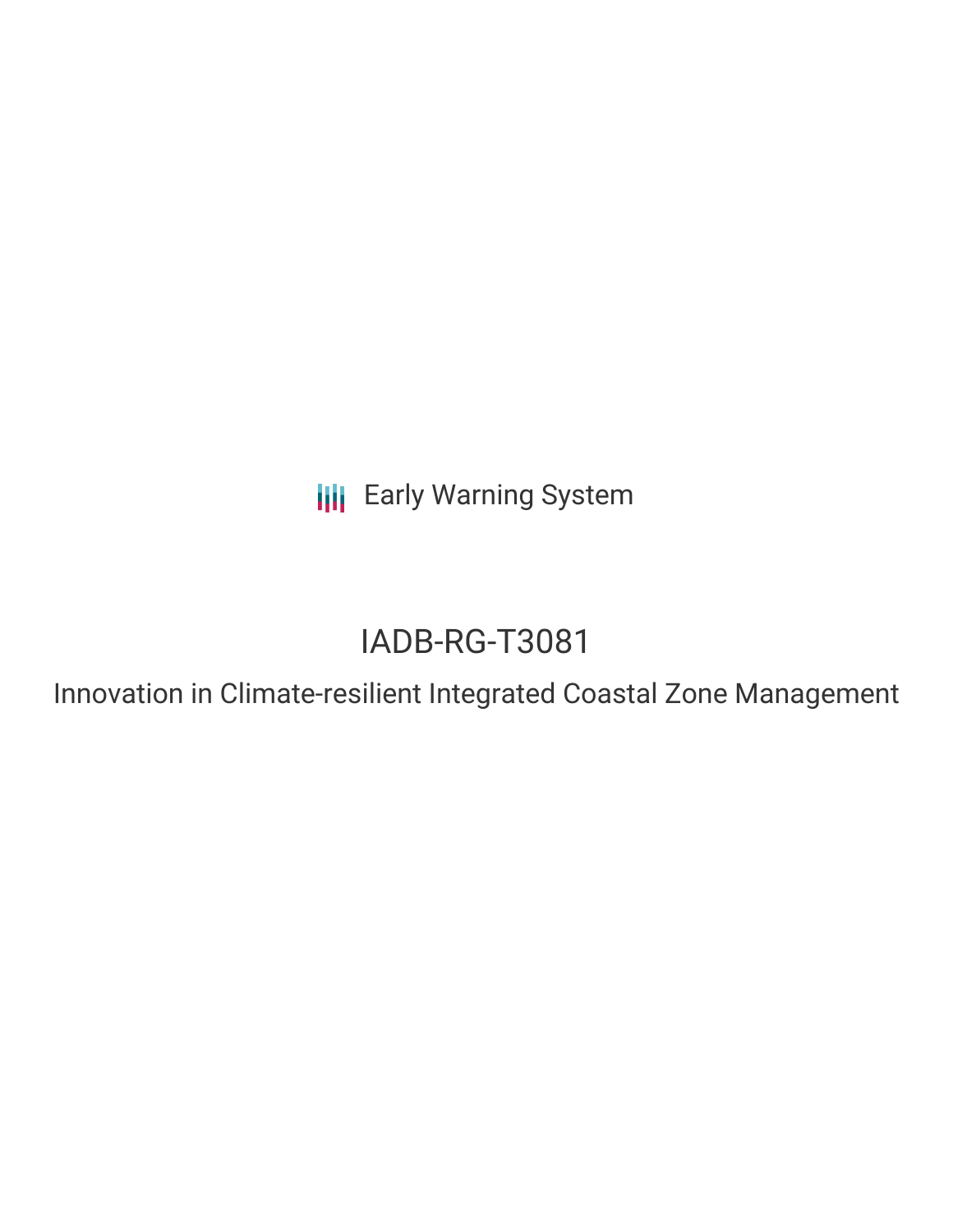

### **Quick Facts**

| <b>Financial Institutions</b>  | Inter-American Development Bank (IADB) |
|--------------------------------|----------------------------------------|
| <b>Status</b>                  | Proposed                               |
| <b>Bank Risk Rating</b>        |                                        |
| <b>Sectors</b>                 | Climate and Environment                |
| Investment Type(s)             | <b>Advisory Services</b>               |
| <b>Investment Amount (USD)</b> | $$0.90$ million                        |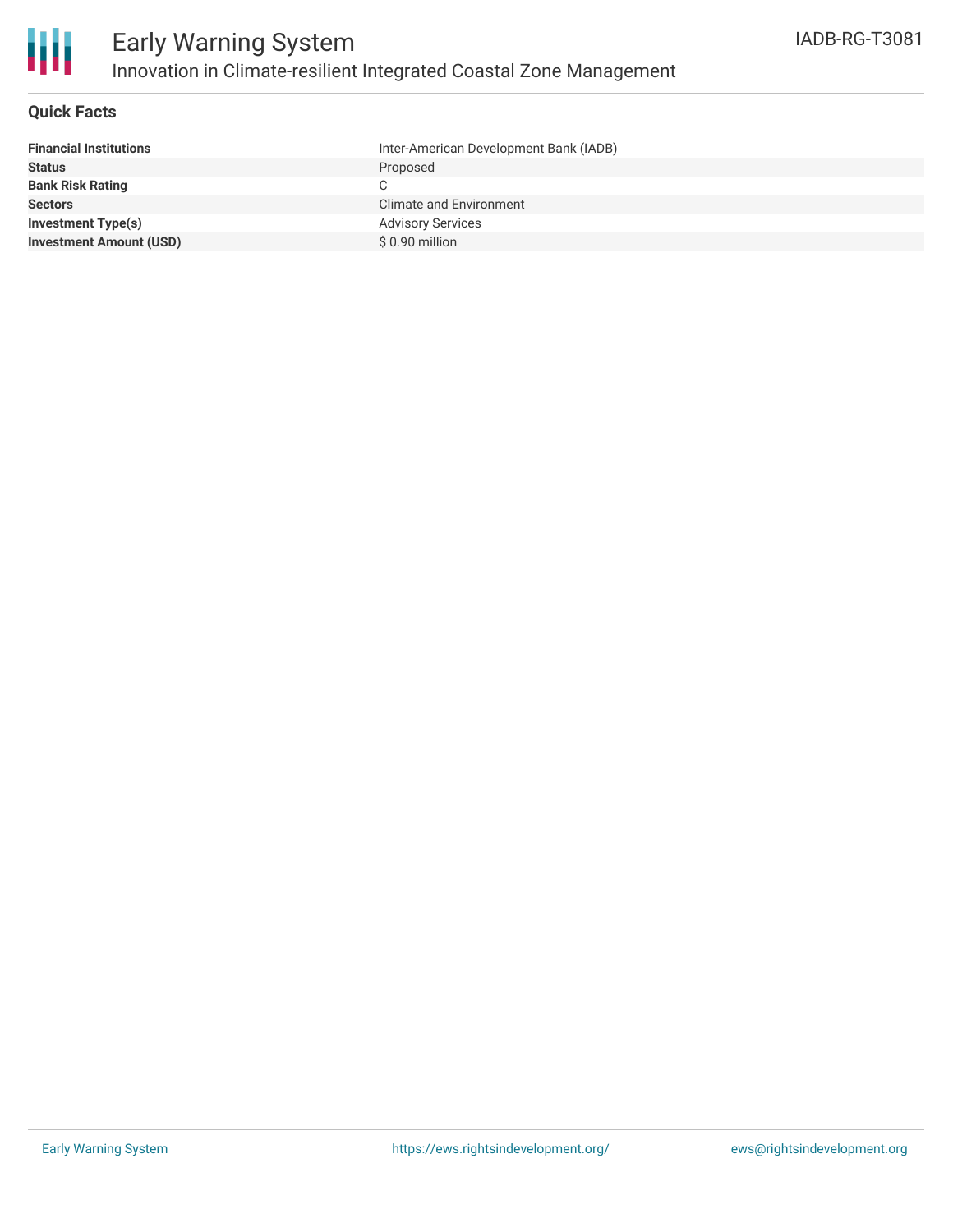

### **Project Description**

The objective of this operation is to support emerging knowledge and methods for Climate-resilient integrated coastal zone management, including technological, economic, financial and governance dimensions with a view to building capacity for increasing resilience in coastal zones of the LAC Region.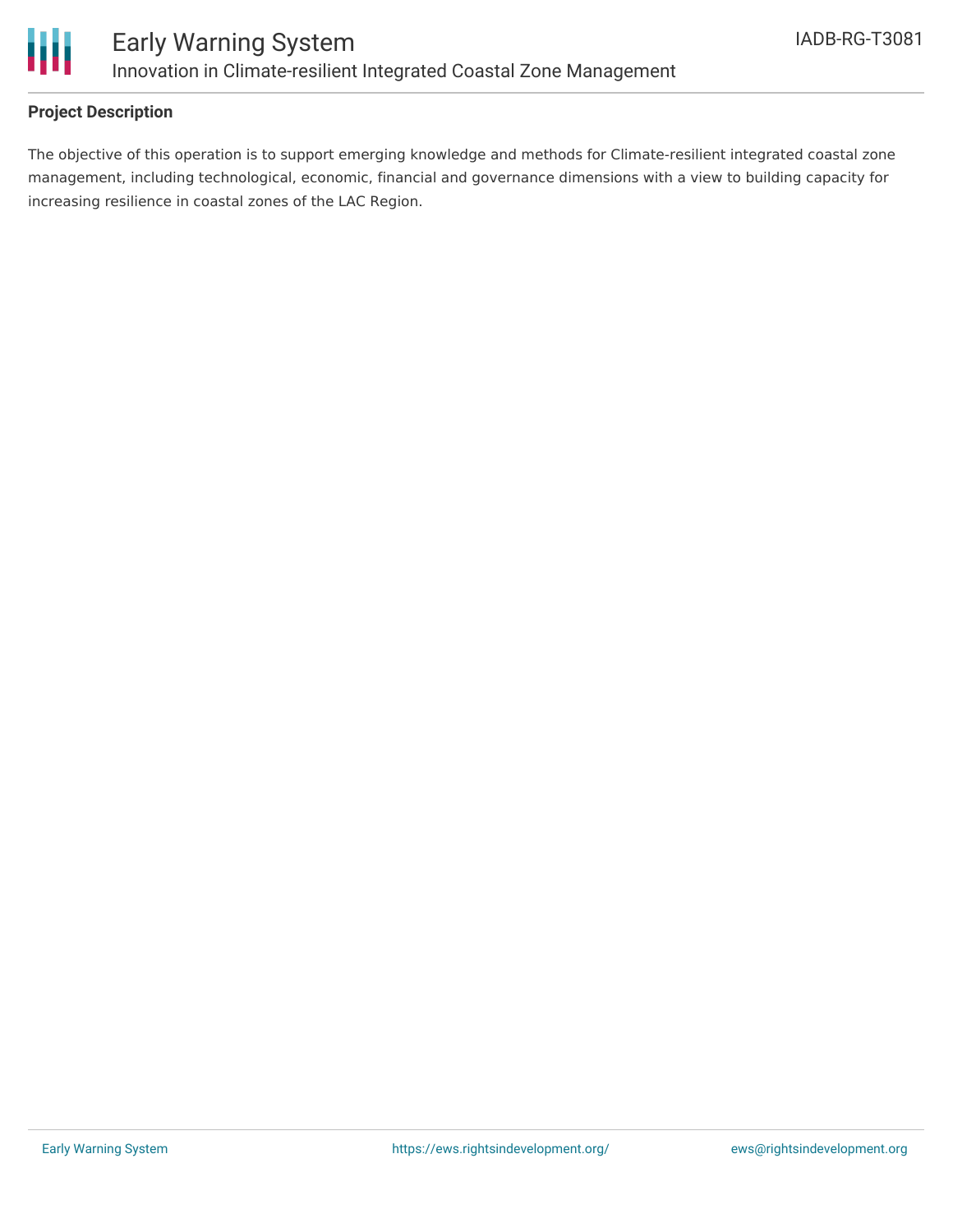

## Early Warning System Innovation in Climate-resilient Integrated Coastal Zone Management

### **Investment Description**

• Inter-American Development Bank (IADB)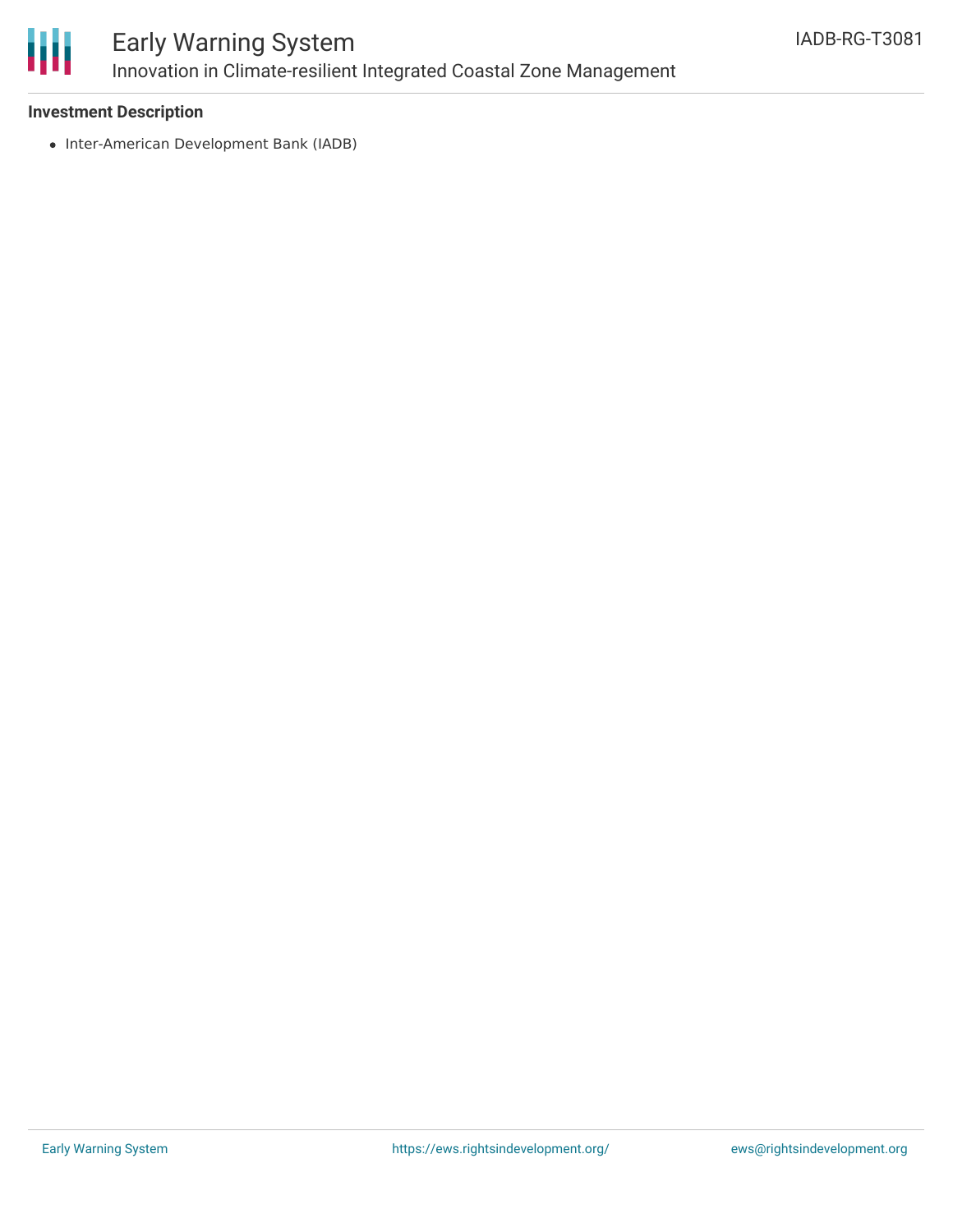### **Contact Information**

ACCOUNTABILITY MECHANISM OF IADB

The Independent Consultation and Investigation Mechanism (MICI) is the independent complaint mechanism and fact-finding body for people who have been or are likely to be adversely affected by an Inter-American Development Bank (IDB) or Inter-American Investment Corporation (IIC)-funded project. If you submit a complaint to MICI, they may assist you in addressing the problems you raised through a dispute-resolution process with those implementing the project and/or through an investigation to assess whether the IDB or IIC is following its own policies for preventing or mitigating harm to people or the environment. You can submit a complaint by sending an email to MICI@iadb.org. You can learn more about the MICI and how to file a complaint at http://www.iadb.org/en/mici/mici,1752.html (in English) or http://www.iadb.org/es/mici/mici,1752.html (Spanish).